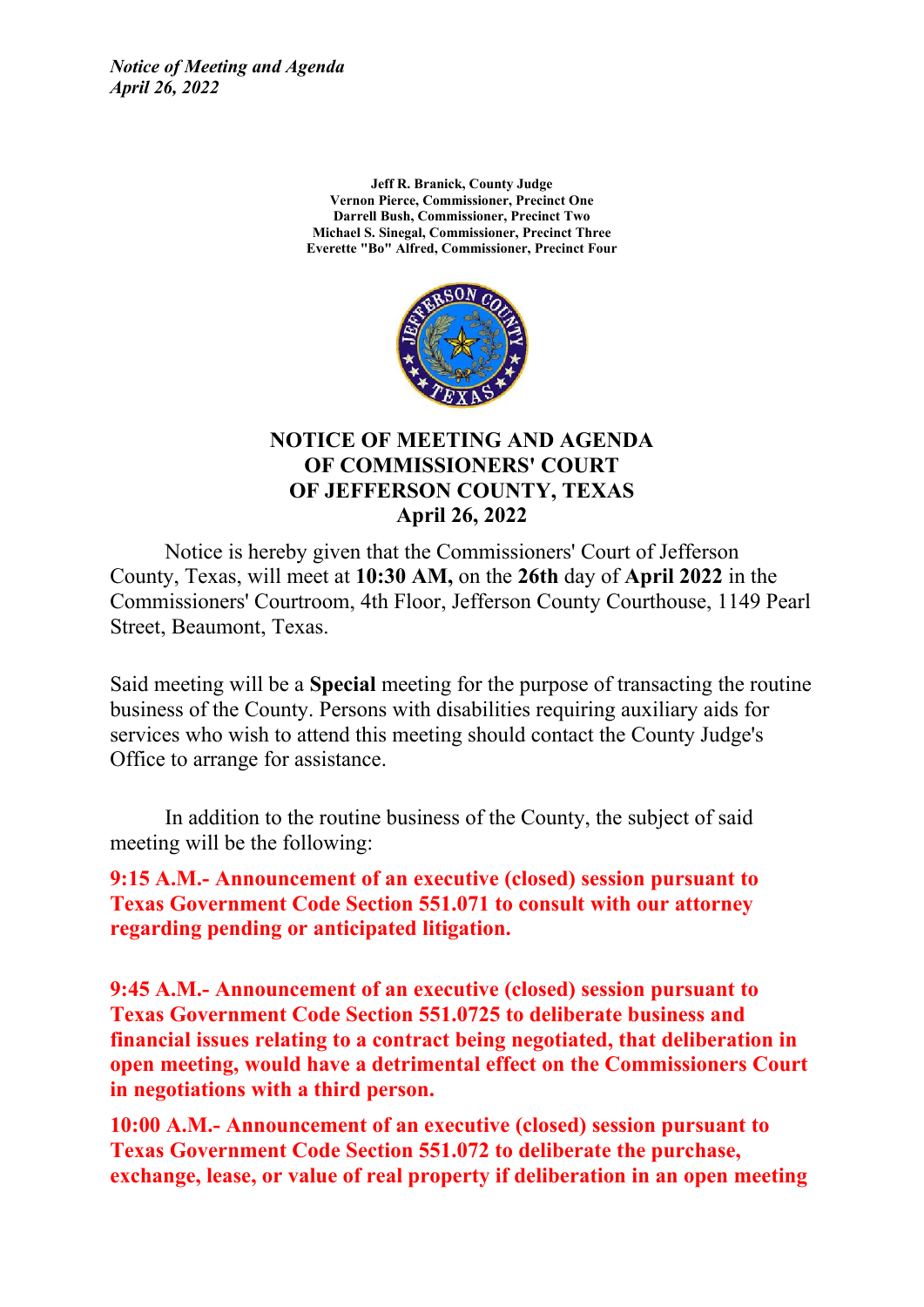*Notice of Meeting and Agenda April 26, 2022*

**would have a detrimental effect on the position of the governmental body in negotiations with a third person.**

**11:00 A.M.- Announcement of an executive (closed) session pursuant to Texas Government Code Section` 551.0725 to deliberate business and financial issues relating to a contract being negotiated for economic development and real property, that deliberation in open meeting, would have a detrimental effect on the Commissioners Court in negotiations with a third person.**

**Jefferson County has taken steps to minimize the exposure of COVID-19 by implementing the following steps to allow the public to view the Commissioner's Court meeting.**

**The following options are available:**

**View live with audio from the County Webpage: https://co.jefferson.tx.us/comm\_crt/commlink.htm**

**Listen to audio by calling 346-248-7799 Meeting ID: 917 160 6532# Participant ID: #**

**The court will also have a question and answer session at the end of the meeting. If you would like to ask any questions of the Court, please be on the phone call. The Court will give a question and answer session at the end of the meeting as time allows. You will be called upon by your last 4 digits of your phone number. If you do not have any questions, you can pass.**

**Please be mindful that the audio portion of this meeting will be of better quality from the website.**

**INVOCATION: Vernon Pierce, Commissioner, Precinct One**

**PLEDGE OF ALLEGIANCE: Darrell Bush, Commissioner, Precinct Two**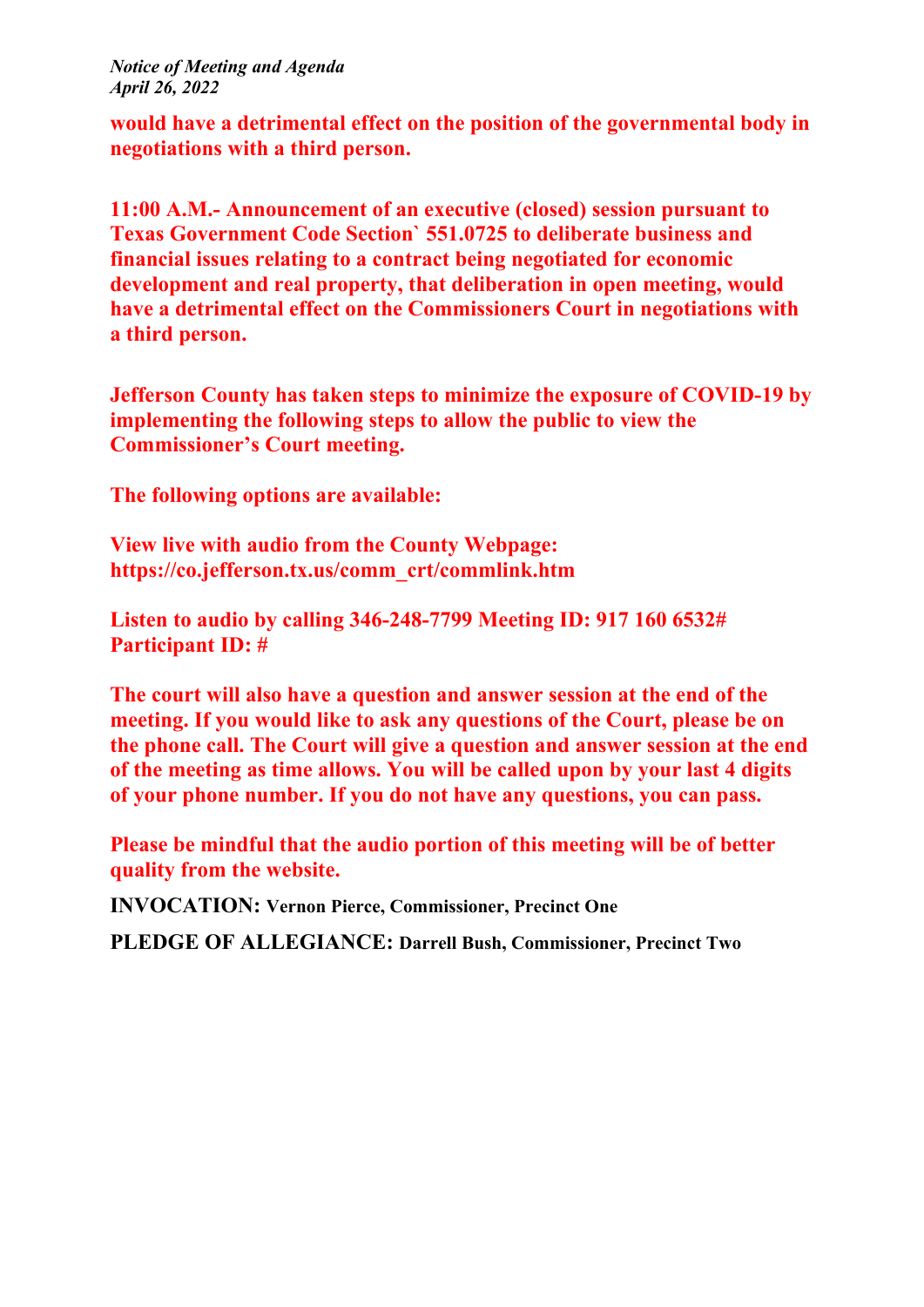## **PURCHASING:**

(a) Consider and approve specifications for Invitation for Bid (IFB 22- 024/JW) Replacement Outboard Motors and Rigging Kits for Jefferson County Sheriff's Marine Division; pursuant to Chapter 262, Texas Local Government Code, the County Purchasing Act and 2 CFR Sections 200.318 – 326. Funded by Port Security Grant 2021.

[Specifications-\(IFB](http://co.jefferson.tx.us/agenda/agendas_pl/20220426_689/Attachments/Specifications-%28IFB%2022-024%20JW%29%20Outboard%20Motors%20%26%20Rigging%20Kits%20JCSO.pdf) 22-024 JW) Outboard Motors & Rigging Kits JCSO.pdf

- (b) Consider and approve specifications for Request for Proposal (RFP 22- 020/JW) Professional Grant Administration and Management Services for Community Development Block Grant – Disaster Recovery (CDBG-DR): 2019 Infrastructure Competition for Jefferson County; pursuant to Chapter 262, Texas Local Government Code, the County Purchasing Act and 2 CFR Sections 200.318 – 326. [Specifications-\(RFP](http://co.jefferson.tx.us/agenda/agendas_pl/20220426_689/Attachments/Specifications-%28RFP%2022-020%20JW%29%20Grant%20Admin-Mgmt%20CDBG-DR%202019%20Infrastructure%20Competitition.pdf) 22-020 JW) Grant Admin-Mgmt CDBG-DR 2019 Infrastructure Competitition.pdf
- (c) Consider, establish, and approve a Selection Review Committee, to include one (1) elected official, to review responses received for Request for Proposal (RFP 22-020/JW) Professional Grant Administration and Management Services for Community Development Block Grant – Disaster Recovery (CDBG-DR): 2019 Infrastructure Competition for Jefferson County; pursuant to Chapter 262, Texas Local Government Code, the County Purchasing Act and 2 CFR Sections 200.318 – 326.
- (d) Consider and approve award, execute, receive and file Change Order No. 1 for Contract No. (RFQ) 20-051/JW, Professional Engineering Services for Taylor's Bayou Drainage Improvements – Community Development Block Grant-Disaster Recovery (CDBG-DR) Program Project for Jefferson County with Dannenbaum Engineering Corporation for additional engineering design services to facilitate Project Option No. 1: Temporary Bridge and Roadway. This option includes building a temporary bridge and approach roadways to allow construction to be maintained at the existing bridge site. This change order will increase the contract in the amount of \$140,655.00; bringing the total contract amount from \$365,512.73 up to \$506,167.73. Funding for the amount of this change order will be through a 50/50 split of the cost between the County and Drainage District No. 6. Funding has also been provided (prior to this change order) from the Texas General Land Office (CDBG-DR Grant/Contract No. 20-065-121-C408); pursuant to Chapter 262, Texas Local Government Code, the County Purchasing Act and 2 CFR Sections 200.318 – 326.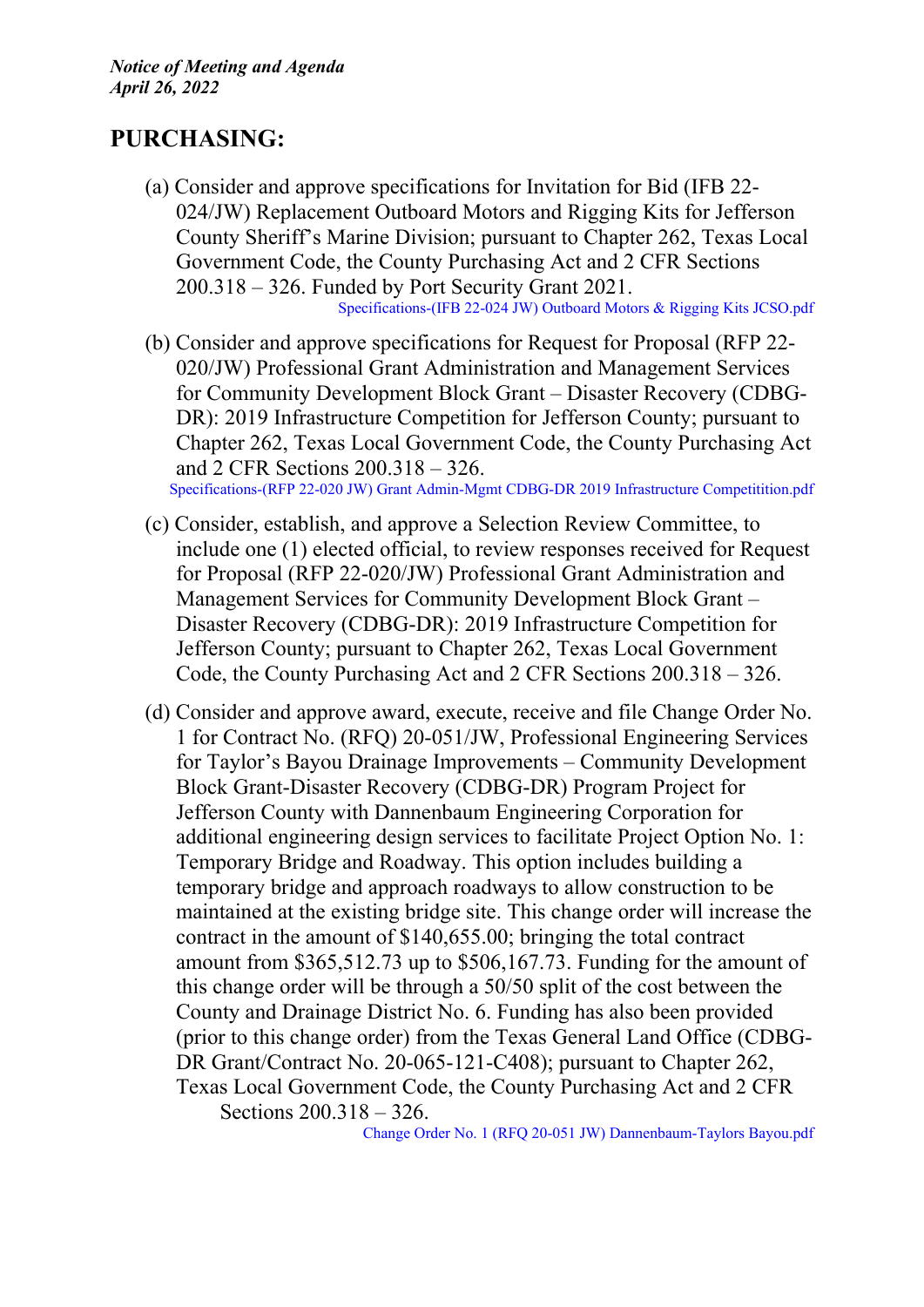#### *Notice of Meeting and Agenda April 26, 2022*

(e) Consider and approve a contract renewal for Invitation for Bid (IFB 19- 012/YS), Term Contract for Marine Motor Fuel for Jefferson County with Sun Coast Resources, Inc. for a third one (1) year renewal from May 3, 2022 through May 2, 2023.

# **COUNTY AUDITOR:**

(a) Consider and approve budget transfer– Constable Pct. 1 – cost for summer presentations/events.

| 120-3065-425-1005 | EXTRA HELP               |          | \$1,000.00 |
|-------------------|--------------------------|----------|------------|
| 120-3065-425-3090 | EDUCATIONAL DEMOSTRATION | \$500.00 |            |
| 120-3065-425-3078 | <b>OFFICE SUPPLIES</b>   | \$500.00 |            |

[ccConstable](http://co.jefferson.tx.us/agenda/agendas_pl/20220426_689/Attachments/ccConstable%20Pct.1%20-042622.pdf) Pct.1 -042622.pdf

(b) Consider and approve budget amendment – Road & Bridge Pct. 3 & Port Arthur Maintenance – replacement of seven computers.

| 120-6084-416-2003 | <b>EMPLOYEES' INSURANCE</b> |            | \$7,422.00 |
|-------------------|-----------------------------|------------|------------|
| 120-6084-416-6002 | <b>COMPUTER EQUIPMENT</b>   | \$1,061.00 |            |
| 113-0309-431-6002 | <b>COMPUTER EQUIPMENT</b>   | \$6,361.00 |            |

[ccRoad&BridgePct3](http://co.jefferson.tx.us/agenda/agendas_pl/20220426_689/Attachments/ccRoad%26BridgePct3%20and%20P.A.Maintenance%20-042622.pdf) and P.A.Maintenance -042622.pdf

(c) Consider and approve budget transfer – Port Arthur Maintenance – additional cost for security system for Health Department building.

| 120-6084-416-2003 | <b>EMPLOYEES' INSURANCE</b> |                | \$3,391.00 |
|-------------------|-----------------------------|----------------|------------|
| 120-6084-416-6014 | BUILDINGS AND STRUCTURES    | $\$\,3,391.00$ |            |

ccPort Arthur [Maintenance](http://co.jefferson.tx.us/agenda/agendas_pl/20220426_689/Attachments/ccPort%20Arthur%20Maintenance%20-042622.pdf) -042622.pdf

(d) Receive and file Financial & Operating Statements – County Funds Only for the Month Ending March 31, 2022.

March 2022 Monthly [financials.pdf](http://co.jefferson.tx.us/agenda/agendas_pl/20220426_689/Attachments/March%202022%20Monthly%20financials.pdf)

- (e) Consider and approve electronic disbursement for \$790,209.08 to LaSalle for revenue received from entities for inmate housing.
- (f) Discuss contracting, via subrecipient agreement, with Legacy Community Development Corporation for the purpose of administering the Emergency Rental Assistance Program round II funds (ERAP 2).
- (g) Regular County Bills check #494456 through check #494657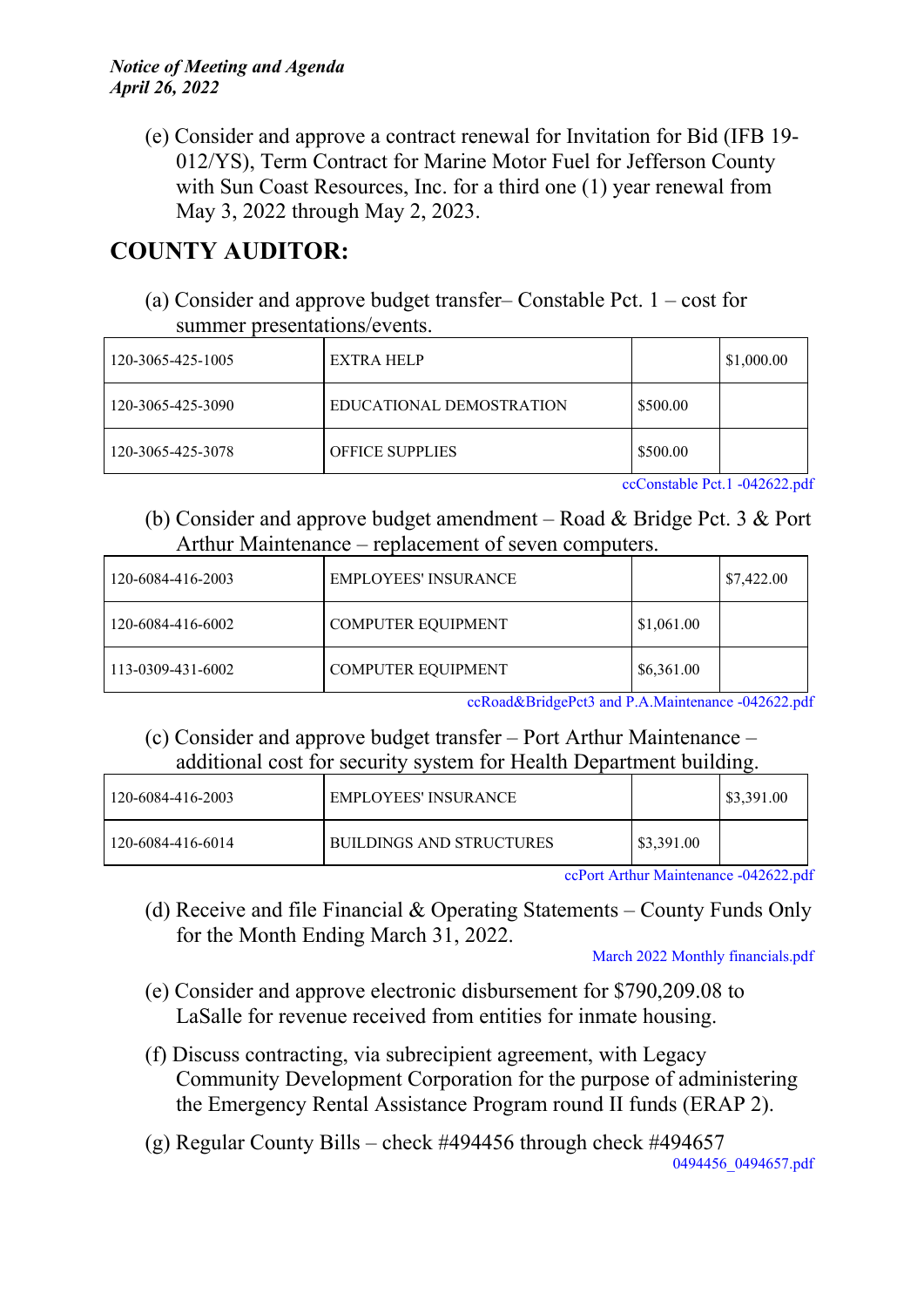## **COUNTY CLERK:**

- (a) Consider and possibly approve the appointment of Central Counting Station and Early Voting Ballot Board personnel for the May 24, 2022 Primary Run-Off Election to include Central Counting Station Manager, Wayne Ozio, Tabulation Supervisor Jeff Ross, Assistant Tabulation Supervisors Mary Helm, Todd Frederick and Mike Bain, CCS Co-Judge Clifton Simoneaux, CCS Co-Judge John Stafford, and Early Voting Ballot Board Co-Judge Dina Carr and Co-Judge John Stafford.
- (b) Consider and possibly approve the appointment of supplemental Presiding and Alternate Judges for the May 7, 2022, Constitutional Amendment, Special and Joint Election, and the Co-Judges for the May 24, 2022 Primary Run-Off Election. This is to supplement vacancies in the list of judges approved for a two year period beginning September 1, 2020.

Election Day [Judges.pdf](http://co.jefferson.tx.us/agenda/agendas_pl/20220426_689/Attachments/Election%20Day%20Judges.pdf)

(c) Consider and Approve the Notice of May 24, 2022, Primary Run-Off Election.

Notice of Primary Run-Off [Signed.pdf](http://co.jefferson.tx.us/agenda/agendas_pl/20220426_689/Attachments/Notice%20of%20Primary%20Run-Off%20Signed.pdf)

## **COUNTY COMMISSIONERS:**

(a) Consider and possibly approve a Proclamation for Older Americans Month.

[PROCLAMATION](http://co.jefferson.tx.us/agenda/agendas_pl/20220426_689/Attachments/PROCLAMATION%20FOR%20OLDER%20AMERICANS%20MONTH%281%29.pdf) FOR OLDER AMERICANS MONTH(1).pdf

- (b) Consider and possibly approve the reappointment of Frank R. Rose as a Commissioner for Jefferson County Drainage District No. 3. (This is an appointment of Commissioner Sinegal.)
- (c) Consider, possibly approve, authorize the County Judge to execute an Inter-local Government Agreement between Jefferson County and the City of Taylor Landing, pursuant to Chapter 791, Texas Government Code for street and drainage repairs with funding that may be available per DR 4332, Texas Community Development Block Grant Disaster Recovery Program.

[INTERLOCAL](http://co.jefferson.tx.us/agenda/agendas_pl/20220426_689/Attachments/INTERLOCAL%20AGMT%20BETWEEN%20JEFF%20CNTY%20AND%20THE%20CITY%20OF%20TAYLOR%20LANDING.pdf) AGMT BETWEEN JEFF CNTY AND THE CITY OF TAYLOR LANDING.pdf

(d) Consider and possibly approve and authorize the County Judge to execute an Amended Tax Abatement between Jefferson County and Suez WTS USA, Inc for property located in the Suez WTS USA, Inc- Project Clear Reinvestment Zone.

AMENDED TAX [ABATEMENT](http://co.jefferson.tx.us/agenda/agendas_pl/20220426_689/Attachments/AMENDED%20TAX%20ABATEMENT%20BETWEEN%20JEFF%20CNTY%20AND%20SUEZ%20WTS%20USA%20INC.pdf) BETWEEN JEFF CNTY AND SUEZ WTS USA INC.pdf